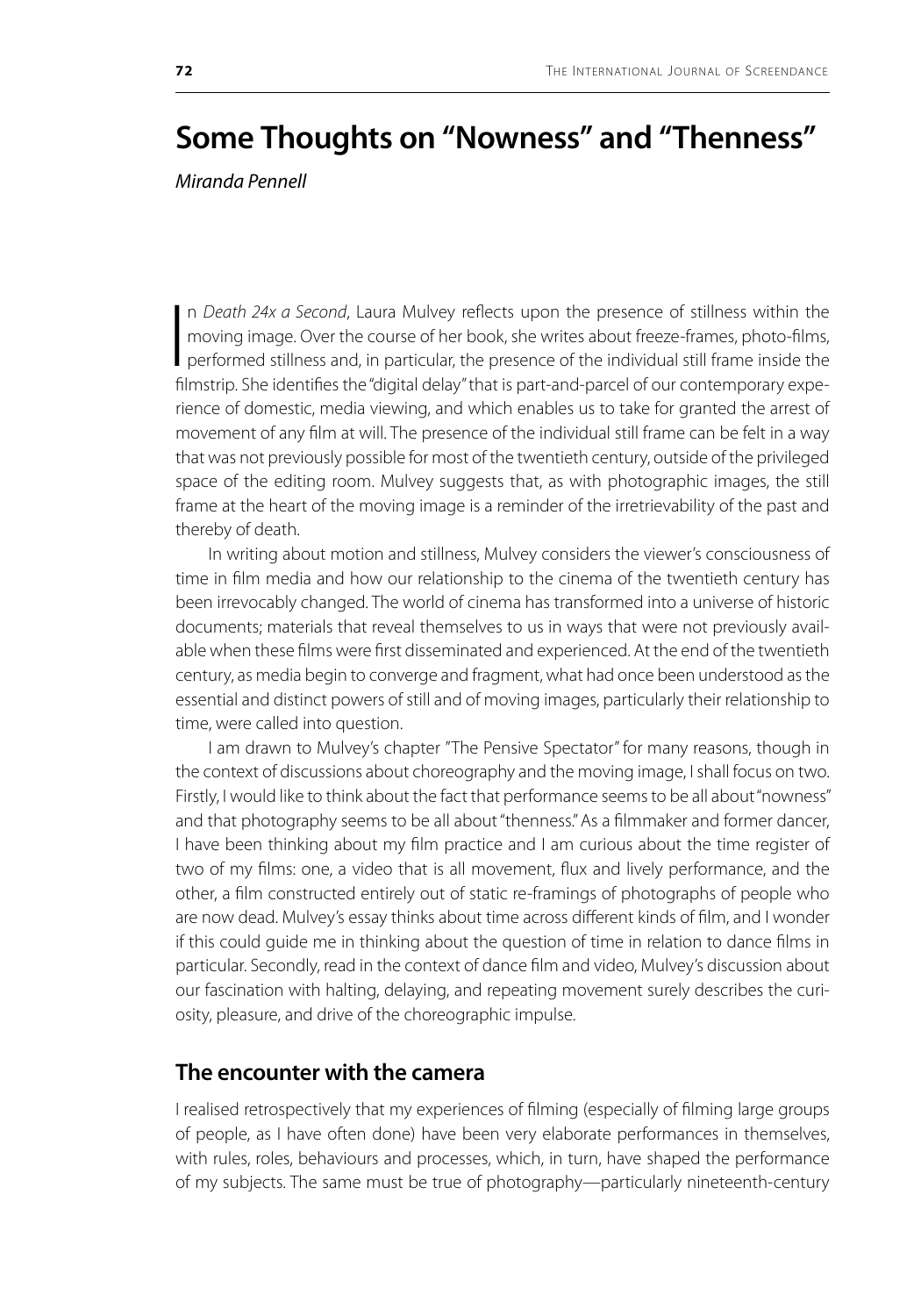photography. They may be an unlikely pairing, yet I think of both my films, *You Made Me Love You* (2005) and *Why Colonel Bunny Was Killed* (2010), as a kind of tribal portraiture. They are each concerned with the performance provoked through the human encounter with a photographic apparatus: one a twenty-first century video camera mounted on a travelling dolly, the other a nineteenth-century still camera mounted on a static tripod.



**Still from** *You Made Me Love You* **(2005).**



**Still from** *Why Colonel Bunny Was Killed* **(2010). Courtesy of the Council of the National Army Museum, London.**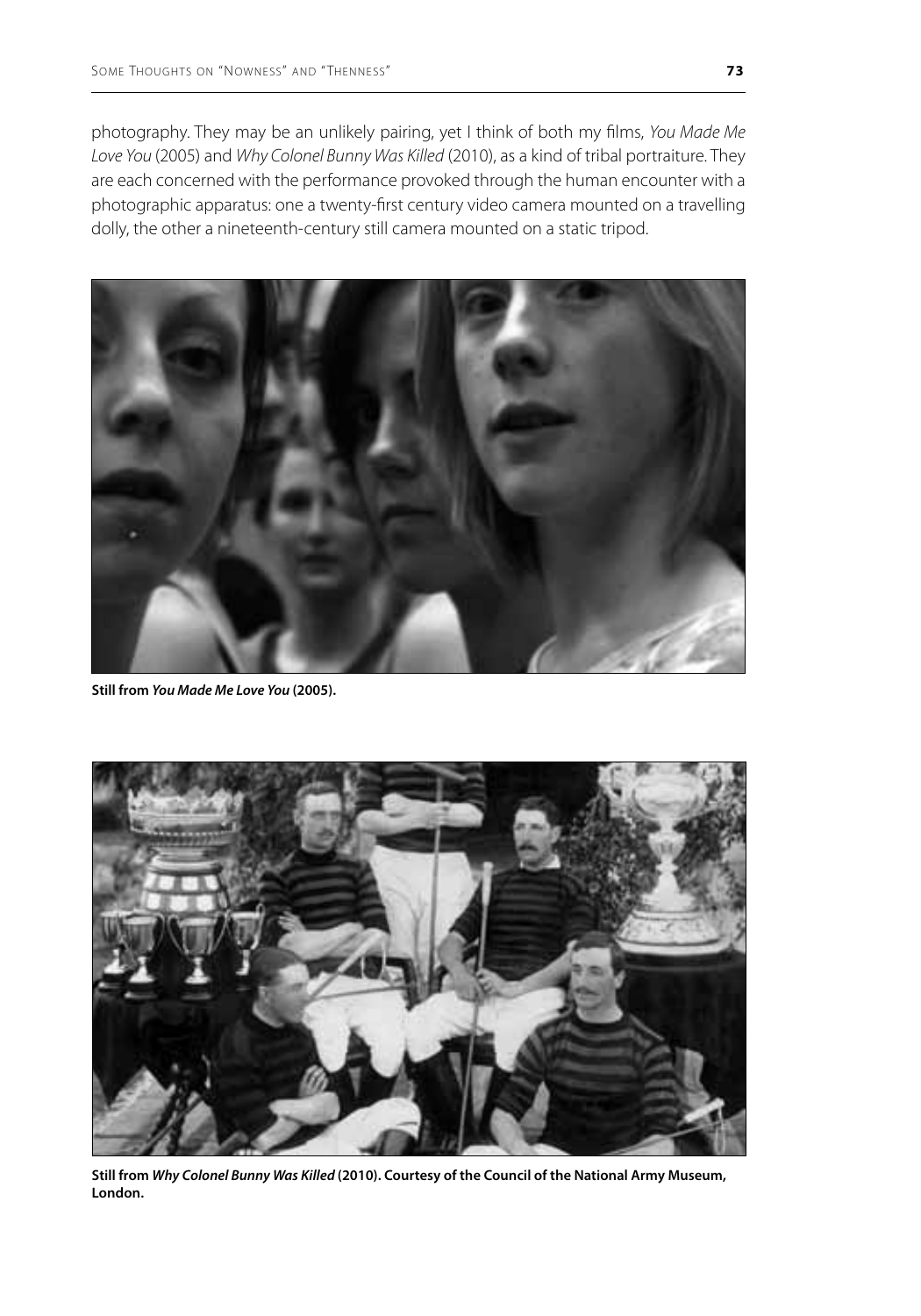*You Made Me Love You* comprises a single travelling shot in which the restless motion of a group of dancers constantly escapes the edges of the containing frame—even as the shot and its human subjects seem to seek a point of equilibrium and stasis. In *Why Colonel Bunny Was Killed*, the images consist of static re-framings of still photographs—the only actual movements are those of the viewer's eyes scanning across the screen surface and the movement of the interval—the jump between different static images.<sup>1</sup> In choosing to write about two such different films, I am of course conflating two fundamentally distinct, opposite, cinematic representations of time. Duration, understood as an individual's experience of time in film, is identified with the temporal experience produced by the individual shot *(You Made Me Love You).* Conversely, montage, the ellipsis and collapsing of time, emphasises the break between shots (*Why Colonel Bunny Was Killed)* .

# **Stillness and distance**

Much has been written about the affective properties of photographs, including Roland Barthes's well-known memoir, *Camera Lucida* . Looking into a photographic image, my awareness of the moment of registration and its distance from the present moment the time of viewing—is foregrounded. A photograph presents itself to me as a question: What were the circumstances of the framing of this photograph? Who is behind the camera? What happened immediately before or after the shutter closed? Viewing still photography, I instinctively measure the distance between myself (now) and them (then), as well as the effect of the 'pastness' evoked. However, re-contextualised through an image-sequence, the fixed, self-contained world of the still image becomes a world that is waiting for something to happen; it adopts aspects of the linear trajectory and future anticipation associated with the moving image. As a result, the photographic sequence makes for a potentially interesting dialectic between viewer and image, which can at once become a reflection on the past and an anticipation of the future-of-thepast, the anticipation of cause and effect.

One of several colonial group portraits in *Why Colonel Bunny Was Killed* is reproduced here. Everything about this image emphasises the distance between them and us: the dress, the objects, the staging, the gestures, and style of self-presentation. Yet shockingly, the transparency of the photographic resolution, the absence of grain or other artefacts (such as dirt or damage), undercuts this distance. Because of the impeccable resolution of the antiquated image technology (the large-plate negative and silvered print), I find the detail of the subjects much more penetrating than those in the glow of the video surface of *You Made Me Love You* . The polo players are as still as stone, but their presence is more tactile and penetrating than the human liveliness of any contemporary photography that I am familiar with. Particularly when magnified into close-up sequences, the detail—of the light in their eyes, the texture of their skin, and the polish of their fingernails—is by turns uncanny, present and distant all at the same time.

As an artist, I understand that distance is a powerful tool for provoking reflection on realities that are otherwise too close for us to attend to. I enjoy the spookiness of distance. And yet, I notice that while the tactile presence of the polo-players may spook and arrest a viewer, even the smallest movements in the dancers' (admittedly huge) faces in *You Made Me Love You* enable their liveliness be felt as closeness, as actual contact.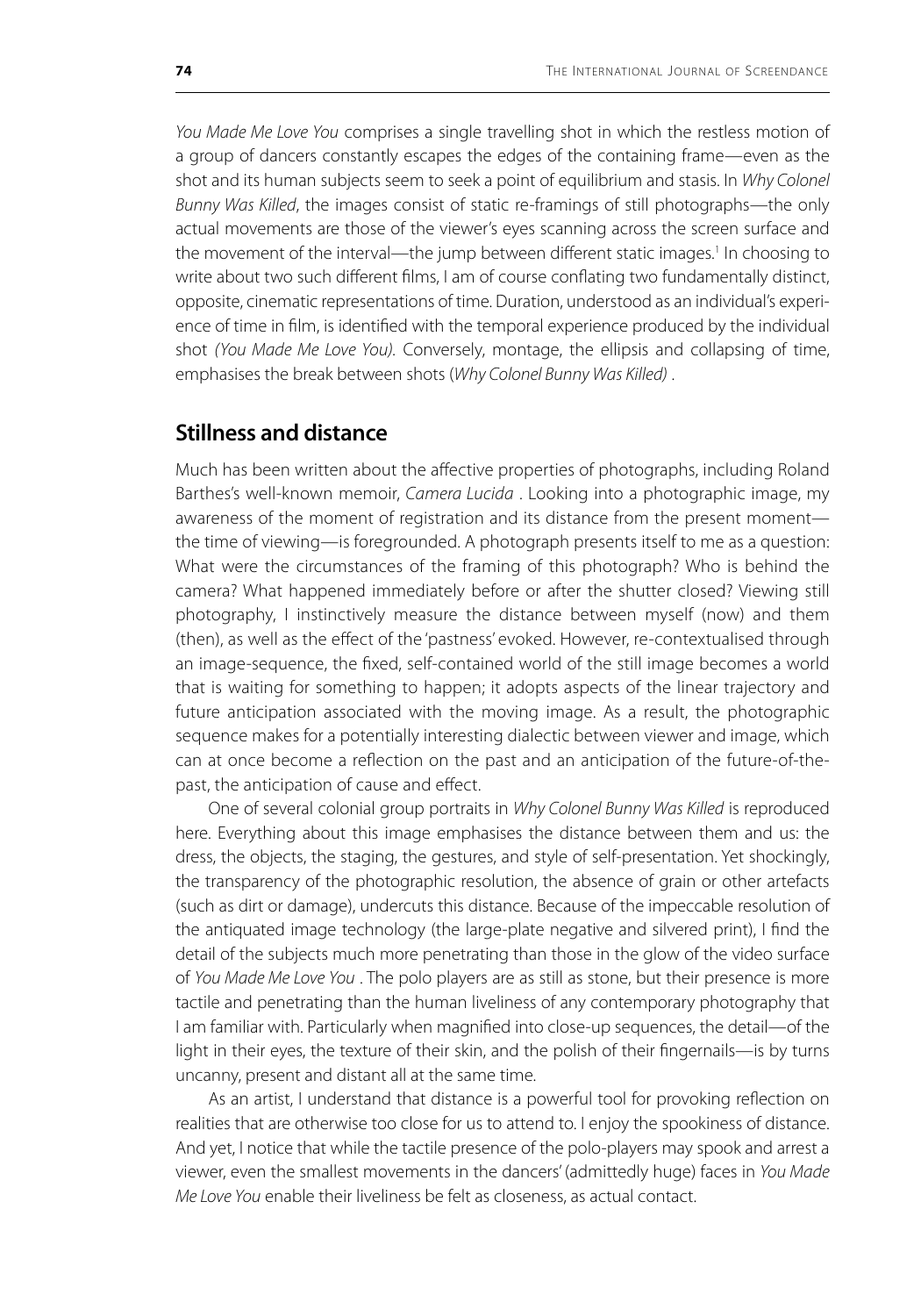

**Stills from** *Why Colonel Bunny Was Killed* **(2010). Courtesy of the Council of the National Army Museum, London.** 

## **Performance, process, and time**

Historian Elizabeth Edwards titled her essay on British portrait postcards of the early twentieth century, "Little Theatres of Self," highlighting the theatrical, performative nature of portrait photography. The photographer of the polo-players had to produce a single image that is capable of representing a temporal sequence of events, a narrative. The photograph provokes a symmetrical choreography (a staging of sorts) and a performance (of deportment and expression) with some shared rules (sight-lines, for example). The props refer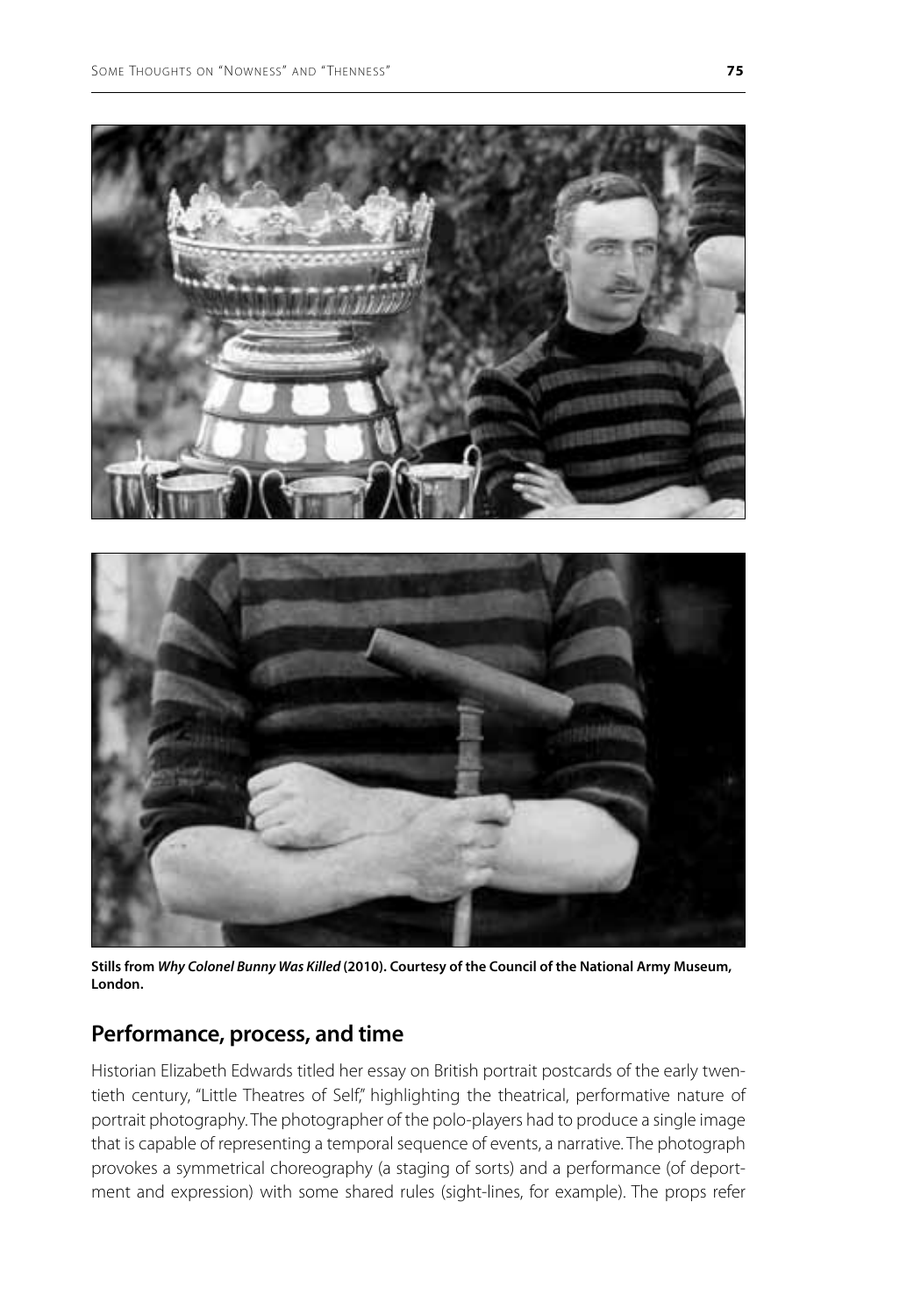to a polo match that took place before the photo was taken. The group is displayed in an orderly pyramid arrangement that designates them as a team and perhaps, as winners. Each holds an erect pose and follows the common rules—crossed arms and/or legs and a confident gaze directed by each member into a different and arbitrary middle distance. The outcome of the polo match is announced by enormous trophies displayed on two tables on either side, which are theatrically draped with black cloth. The ritual of polo is represented through the ritual staging of photography (both rituals are presumably important aspects of colonial life). Here, a temporal, performative process (the sporting competition) is collapsed into a representational tableau that is characterised by the choreographed pose, by symmetry, and by fixedness.

In *You Made Me Love You*, the roving camera-on-wheels provokes a choreography of sorts—a startled flocking motion—as dancers seek to restore their relationship to the centre frame. This in turn provokes a series of spatial and social adjustments, a process of micro-negotiations amongst the dancers. The video documents the state of flux of the physical process (dancers are constantly slipping out of the frame) and the more interior, sensory processes (perceivable in small, concentrated looks and movements across surfaces of faces). We witness a range of individual senses of personhood and self-presentation, now tentatively, now boldly, expressed. This too is the documentation of a process; only here process is defined by instability, uncertainty, and flux.

The single shot is a measure of time: theirs and ours. In *You Made Me Love You*, the camera's unedited performance makes felt the time of its recording. As they negotiate each other, the camera's, the dancers' and the viewer's looks are caught up together in a single measure of time. The time of recording and the time of viewing are bridged in the unfolding of the shot and also in the exchange of looks, the direct address of the dancers who seem to seek-out and return the viewer's gaze. When filmmaker Adam Roberts writes in "Notes on Filming Dance": "All I can say with such a film is: *This* is happening," he is touching not only on the redundancy of interpretation but on the immediacy, the privileging, of the "presentness," the "newness" of performance, which persists in films of dance.

## **Avant-garde film and contemporary dance**

Photography invented stillness. By means of its special incision into time, photography, once upon a time, suddenly made visible things that could not ordinarily be seen. The image sequences of Edward Muybridge and the composite images of Etienne Marey stilled the body's motion in order to expose its hidden pathways. Later, in 1921, filmmaker Jean Epstein wrote of being entranced by the special powers of the film close-up and of slow motion to reveal things that the human eye could not detect: "*This eye, remember, sees waves invisible to us* ."2

Laura Mulvey opens her chapter by reminding the reader of the perceptual revolution opened up, first by photography's invention of stillness, and later, by the invention of mechanised motion, of speed and the mechanised eye of cinema, and of the profoundly transformative effect of these for filmmakers such as Dziga Vertov, Jean Epstein, and René Clair.

To delay movement, whether as a compulsive intervention into the "body of the film'" or into the body of the dancer, not only frames and objectifies movement, but also reveals its mechanics, something not perceivable in everyday life.<sup>3</sup> Describing the "digital delay'" of